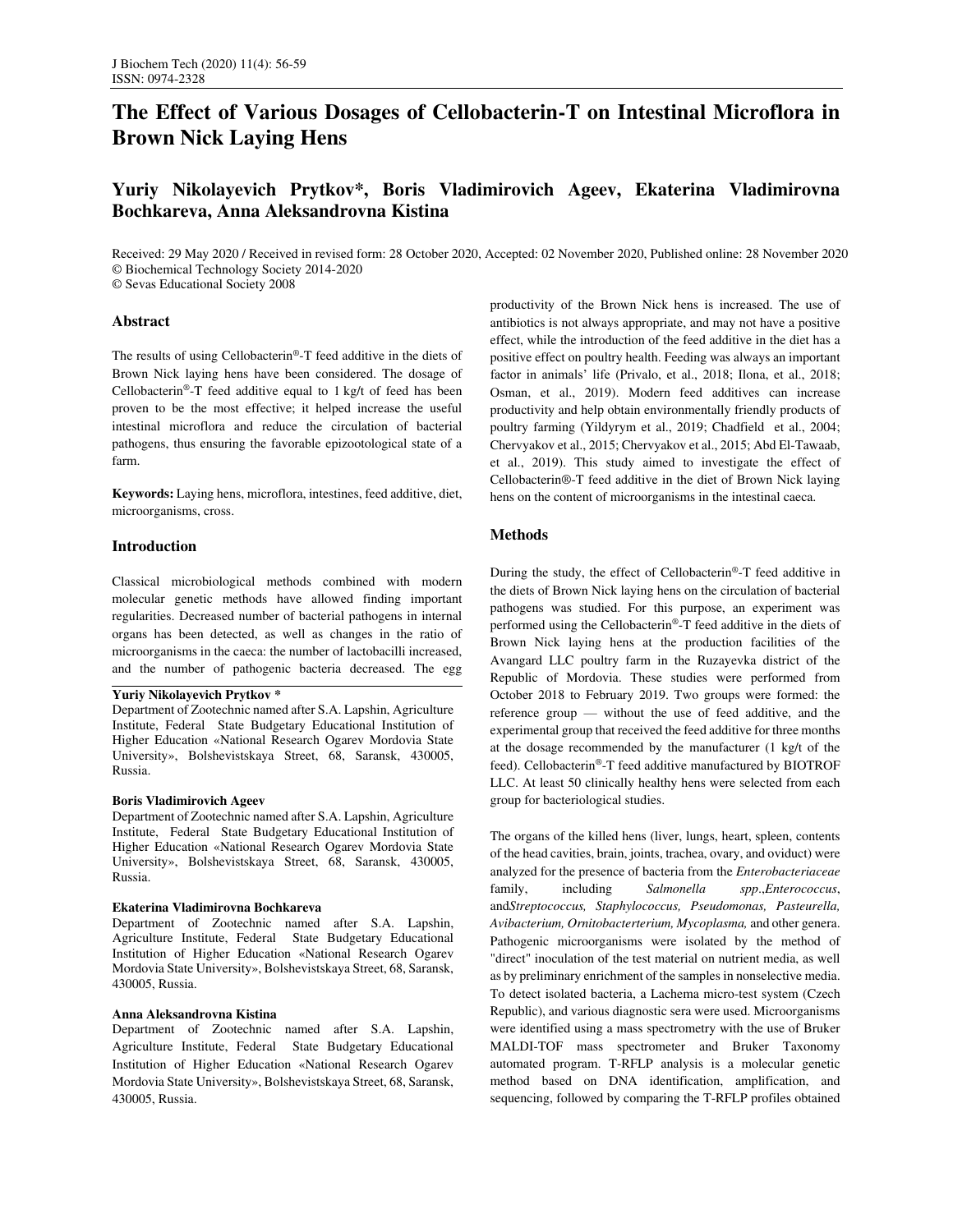with databases. This method allows to rapid and efficient identification ofvarious species of microorganisms, including species that are not grown in special nutrient media and require specific cultivation conditions. Data were statistically processed in RStudio application (Prytkov and Kistina, 2018; Kistina, 2015).

#### **Results**

Classical microbiology methods and modern molecular genetic methods allow finding important regularities.

As a result of the studies, 11 isolates of opportunistic microorganisms were identified. Detected pathogens most frequently included microorganisms of the following taxa: staphylococci, enterococci, and, to some extent, streptococci.

After more accurate species differentiation, the most frequently isolated microorganisms were bacteria of the following species: *Staphylococcus equorum* (34 %), while the following species were found only in the reference group: *Staphylococcus gallinarum*  (4 %), *Enterococcus cecorum* (13 %), *Avibacterium endocarditidis* (8 %), and *Streptococcus pluranimalium* (2 %).

Poultry staphylococcosis is an infection caused by several types of staphylococci, mainly *Staphylococcus aureus, Staphylococcus hyicus, Staphylococcus equorum,* and *Staphylococcus pasteuri.* In most cases, *Streptococcus spp.* and *Staphylococcus spp*. do not cause disease in the upper respiratory tract. However, some isolates may cause it. Staphylococci infection is characterized by local outbreaks in laying hens, in poultry of parent herd, and in broilers older than 30 days. Clinical manifestations are associated with symptoms of general disease, such as weight loss and food refusal, local skin lesions, arthritis, osteomyelitis, and, in severe cases, endocarditis (as a "mixed" infection with other pathogens), pneumonia, and septicemia. Staphylococci often cause infection in chickens in the first days of life, which is characterized by septicemia, and is followed by complications of joints disorders. The effectiveness of antibiotic therapy depends largely on the immunity of the poultry. In the background of stress and immunosuppression, it is usually ineffective (Ritchie et al., 1994; Hermans et al., 2000). Enterococci are considered normal flora, but some species may cause infectious processes in poultry organisms. This mainly refers to *Enterococcus hirae, Enterococcus cecorum, Enterococcus gallinarum,* and *Enterococcus faecalis.* The infection is pantropic, with a characteristic localization at the points that are hardly accessible for the immunocompetent cells (heart valves, joints, brain). Clinical manifestations include brain injury in chickens in the first days of life, joints pathology in broilers starting at 3 – 4 weeks, and poultry in parent stock, endocarditis, and lesions of respiratory system.

Intestinal infections and other factors that damage the intestinal villi epithelium may facilitate the ingress of pathogenic strains of streptococci and enterococci that result in potential sepsis and endocarditis (Prytkov et al., 2015). By classification, streptococci and enterococci are closely related, and the diseases caused by them are often considered together. Clinically significant species

of streptococci include *Streptococcus pluranimalium, Streptococcus gallinaceus,* and *Streptococcus gallolyticus.* These pathogens are characterized by the predominance of disseminated infection, that involves the respiratory tract and cardiovascular system. Clinical manifestations of infection include pneumonia, endocarditis, rhinitis, and tracheitis; in severe cases, they include septicemia. *Streptococcus pluranimalium* is a new avian pathogen associated with sepsis or with endocarditis and sepsis in adult broiler parents. Preventive measures should be taken to ensure the hygienic status of hatching eggs, the hatching, and litter quality (Hedegaard et al., 2009). *Avibacterium endocarditidis* is a pathogen of "valvular endocarditis" in poultry; it was isolated from chicken with valvular endocarditis in Denmark in 2004. Experimental models proved the pathogenicity of this culture. Its clinical manifestations include sinusitis (often asymptomatic), tracheitis, endocarditis, and liver and spleen damage; in severe cases, they include sepsis and often arthritis. The pathogens of valvular endocarditis may also be *Enterococcus faecalis*, *Staphylococcus aureus*, or *Streptococcus pluranimalium*. With this pathology, some increased mortality is observed in broiler chickens during the last weeks of production (Bisgaard et al., 2010).

In the experimental group, a decrease in the number of pathogenic microorganisms was veraciously observed in the liver, lungs, heart, spleen, cavities in the head, trachea, and brain ( $p \le 0.05$ , Fisher's exact test). The reduction in the number of bacterial pathogens in the internal organs (liver, lungs, heart, and spleen) in the experimental group was 19 %, while in the cavities in the head, trachea, and brain this value was 35 %.

Since there is no specific medicines for the treatment of staphylococcosis, enterococcosis, and streptococcosis, and there is no specific preventive vaccination, antibiotic therapy is recommended after careful determination of antibiotics resistance; however, in severe cases, it may not yield the desired effect.

The walls of a healthy intestine have barrier properties for pathogens. The mucus layer that covers the intestine epithelium contributes to the promotion of chyme and prevents attachment of pathogens. Coarse feed particles, due to their abrasive properties, cause the loss of the mucus layer and damage tothe intestinal epithelium, thereby contributing to the penetration of pathogens into the organism.

Bacteria of the genus *Bacillus* in the feed additive feature the multienzyme activity and synthesize the enzymes that contribute to the digestion of hardly digestible components of the feed and strengthen the intestinal walls.To evaluate the effect of Cellobacterin®-T feed additive on the gastrointestinal tract of adult poultry, at the end of the experiment, the caeca contents were studied to determine the content of microorganisms using the T-RFLP analysis method (Terminal restriction fragment length polymorphism), which was performed by BIOTROF LLC. The following groups of microorganisms were found: beneficial microorganisms — cellulolytic bacteria, lactobacilli, bifidobacteria, bacteroids, bacilli, selenomonads; opportunistic microorganisms — enterobacteria, actinomycetes; pathogens of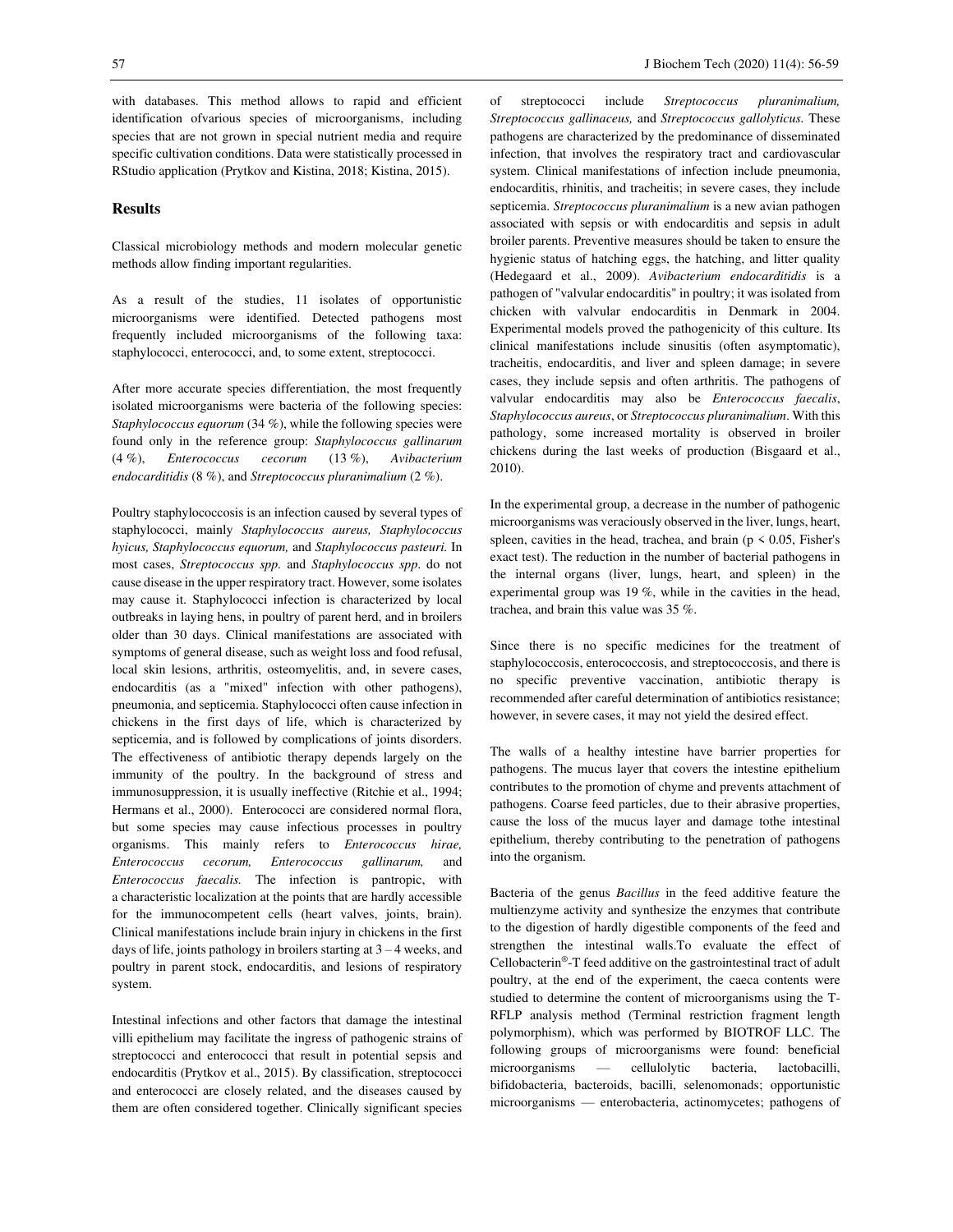various infectious diseases — staphylococci, peptococci, fusobacteria, campylobacteria, pasteurellas; and transient representatives of the microflora in the feed — pseudomonads. The main components method makes it possible to simplify and reduce the span of the initial space of indicators and visualize the initial multidimensional data. Bacilli and lactobacilli have the greatest share in the first main component, while bacteroids and cellulolytic bacteria have the greatest share in the second main component. Lactobacilli and a group of actinomycetes, pasteurellas, campylobacteria, peptococci, and pseudomonads are probably negatively related, as they change in different directions as the first major components grow.. With bacteroids growth, the second main component grows, while the first main component remains almost unchanged (Prytkov and Kistina, 2016; Prytkov and Kistina, 2017; Kistina, 2017; Prytkov et al., 2016).

The hens that received the feed additive had higher content of the lactic acid bacteria than the reference hens, and lower content of the opportunistic bacteria.

Under the influence of feed additive, the number of lactobacilli increased, and the number of pathogenic representatives (peptococci, campylobacteria, pasteurellas, and actinomycetes) decreased.

Statistically veracious increase in the number of lactobacilli, and a decrease in the number of *Pasteurella* bacteria were observed in the experimental group. According to the available data, there was evidence of antagonistic activity of some strains of *Lactobacillus sp.* to bacterial pathogens; these strains could potentially restore the balance of intestinal microflora in poultry (Dec et al., 2014).

Cellobacterin®-T feed additive contributes to displacement the gastrointestinal microflora in poultry toward increasing the level of beneficial microorganisms and suppressing undesirable pathogenic microflora.

The analysis of the recommended parameters for crossing and comparison the group that received the feed additive for one month to the reference group revealed statistically significant differences between the groups in terms of egg productivity. In the group of hens that received the Cellobacterin®-T feed additive, in 73 % of cases, the egg production increased by 0.5 %, vs 18 % in the reference group (p-value < 0.05, Fisher's exact test).

#### **Conclusion**

Cellobacterin®-T feed additive contributes to normalize the microflora in the poultry gastrointestinal tract and reduces the circulation of bacterial pathogens, thus ensuring the epizootologically favorable state of a farm. The cumulative effect of its use is manifested in the increased productivity and the good health of the poultry. The experience reveals the feasibility of using the feed additive regularly. This study have proven the high effectiveness of the feed additive in egg farming.

#### **References**

- Abd El-Tawaab, A. A., El-Hofy, F. I., Mahmoud, A. H., & Rashed, D. M. Mycotoxin residues in different chicken products by HPLC and their inactivation using Gamma radiation. *International Journal of Pharmaceutical Research & Allied Sciences, 8*(4), 71-81.
- Bisgaard, M., Bojesen, A. M., Christensen, J. P., & Christensen, H. (2010). Observations on the incidence and aetiology of valvular endocarditis in broiler breeders and detection of a newly described taxon of Pasteurellaceae, Avibacterium endocarditidis. *Avian Pathology*, *39*(3), 177-181.
- Chadfield, M. S., Christensen, J. P., Christensen, H., & Bisgaard, M. (2004). Characterization of streptococci and enterococci associated with septicaemia in broiler parents with a high prevalence of endocarditis. *Avian Pathology*, *33*(6), 610- 617.
- Chervyakov, MY., Kistina, AA., & Prytkov, YN. (2015). The effect of a coniferous energy feed additive in the diet on the growth rate of heifers. *Agrarian Scientific Journal, 4*, 36– 39.
- Chervyakov, MY., Kistina, AA., & Prytkov, YN. (2015). The efficacy of a conifer energy feed additive in dairy cattle breeding. *Agrarian Scientific Journal, 10*, 17–20.
- Dec, M., Puchalski, A., Urban-Chmiel, R., & Wernicki, A. (2014). Screening of Lactobacillus strains of domestic goose origin against bacterial poultry pathogens for use as probiotics. *Poultry science*, *93*(10), 2464-2472.
- Hedegaard, L., Christensen, H., Chadfield, M. S., Christensen, J. P., & Bisgaard, M. (2009). Association of Streptococcus pluranimalium with valvular endocarditis and septicaemia in adult broiler parents. *Avian Pathology*, *38*(2), 155-160.
- Hermans, K., Devriese, L. A., De Herdt, P., Godard, C., & Haesebrouck, F. (2000). Staphylococcus aureus infections in psittacine birds. *Avian Pathology*, *29*(5), 411-415.
- Ilona, G., Nikolai, B., Oksana, G., Alexey, G., Vitaliy, C., Anatoliy, K., & Vladimir, K. (2018). The use of spirulina platensis in cattle feeding. *Entomology and Applied Science Letters*, *5*(2), 78-85.
- Kistina. AA. (2015). The use of selenium-carotene feed additive in the diet of laying hens. Scientific bases of modern agricultural technologies in agricultural production. Saransk: Materials of the All-Russian Scientific and Practical Conference, 284–288.
- Kistina. AA. (2017). A biological rationale for the use of the Selenium Yeast organic selenium-containing drug for feeding laying hens. Resource-saving ecologically safe technologies of agricultural production and processing]. Saransk: Materials of the XI international scientific and practical Conference, Publishing house of the Mordovia State University, 100 – 102.
- Osman, N. N., Balamash, K. S. A., & Aljedaani, M. S. (2019). Impact of Peppermint and Thyme in Ameliorating Cardiac and Hepatic Disorders Induced by Feeding Rats Repeatedly Heated Fried Oil. *International Journal of Pharmaceutical and Phytopharmacological Research (eIJPPR)*, *9*(6), 10- 20.
- Privalo, O., Privalo, K., Soloshenko, V., Isupova, M., Shvetsov, N., Glinushkin, A., & Sycheva, I. (2018). Energy Balance in the Body of Dairy Cattle as the Criterion of the Optimal